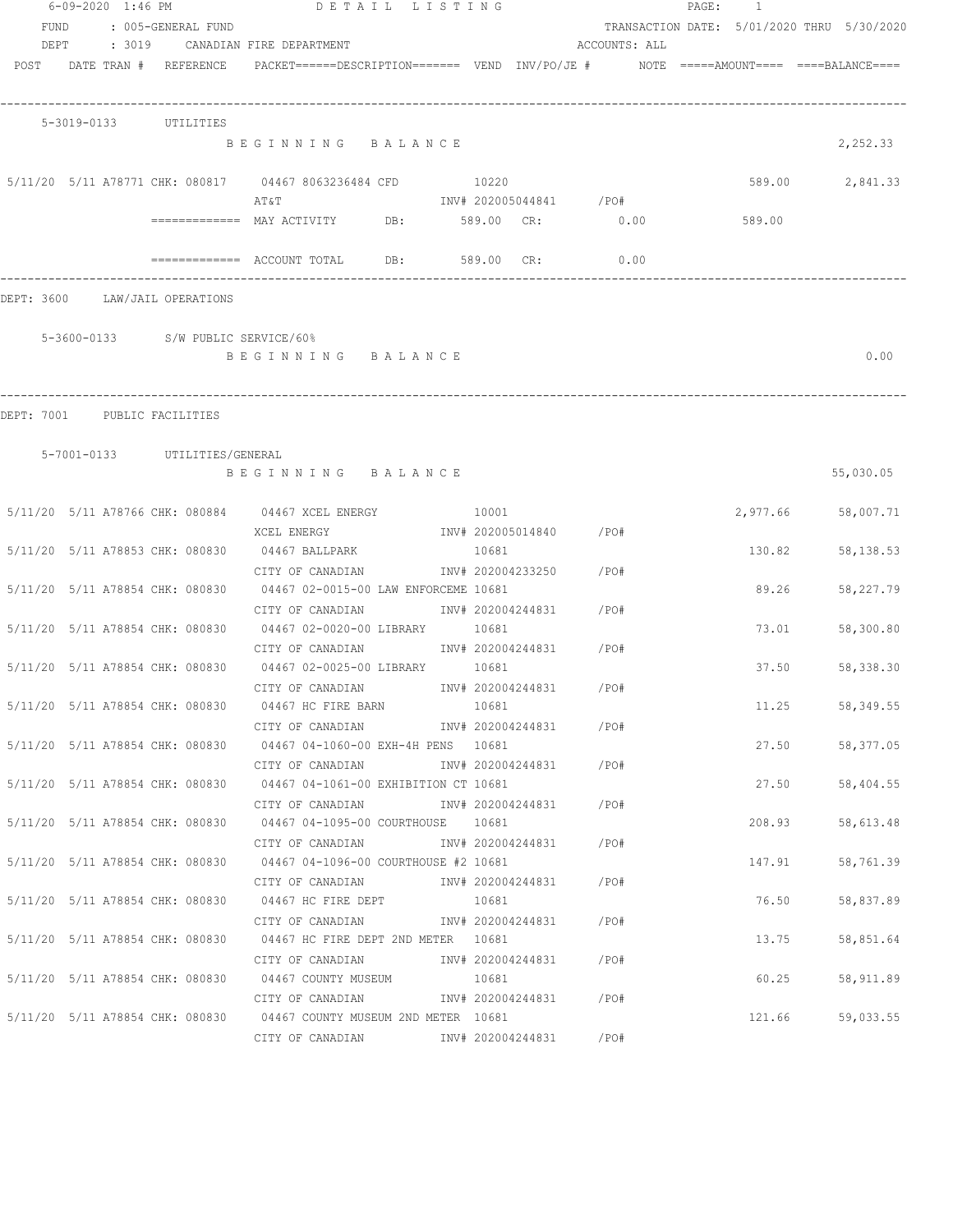| 6-09-2020 1:46 PM          |  |  |  |                       | DETAIL LISTING                                                                                              |  |                                                                                                                                           |               |      | PAGE: | 2        |                                            |  |
|----------------------------|--|--|--|-----------------------|-------------------------------------------------------------------------------------------------------------|--|-------------------------------------------------------------------------------------------------------------------------------------------|---------------|------|-------|----------|--------------------------------------------|--|
| FUND                       |  |  |  | : 005-GENERAL FUND    |                                                                                                             |  |                                                                                                                                           |               |      |       |          | TRANSACTION DATE: 5/01/2020 THRU 5/30/2020 |  |
| DEPT                       |  |  |  |                       | : 7001 PUBLIC FACILITIES                                                                                    |  |                                                                                                                                           | ACCOUNTS: ALL |      |       |          |                                            |  |
| POST DATE TRAN # REFERENCE |  |  |  |                       | PACKET======DESCRIPTION======= VEND INV/PO/JE # NOTE =====AMOUNT==== ====BALANCE====                        |  |                                                                                                                                           |               |      |       |          |                                            |  |
|                            |  |  |  |                       |                                                                                                             |  |                                                                                                                                           |               |      |       |          |                                            |  |
|                            |  |  |  |                       | 5/11/20 5/11 A78873 CHK: 080855 04467 OTHER METERS 12592                                                    |  |                                                                                                                                           |               |      |       |          | 1,259.83 60,293.38                         |  |
|                            |  |  |  |                       | NORTH PLAINS ELECTRIC CO- INV# 202005064844 / PO#                                                           |  |                                                                                                                                           |               |      |       |          |                                            |  |
|                            |  |  |  |                       | 5/11/20 5/11 A78873 CHK: 080855 04467 GEM VOTING BOOTH<br>NORTH PLAINS ELECTRIC CO- INV# 202005064844 / PO# |  | 12592                                                                                                                                     |               |      |       |          | 174.34 60,467.72                           |  |
|                            |  |  |  |                       | 5/11/20 5/11 A78899 CHK: 080880 04467 040-001-1415-01-LIBRARY 13824                                         |  |                                                                                                                                           |               |      |       |          | 41.45 60,509.17                            |  |
|                            |  |  |  |                       | WEST TEXAS GAS, INC        INV# 202005064843     /PO#                                                       |  |                                                                                                                                           |               |      |       |          |                                            |  |
|                            |  |  |  |                       | 5/11/20 5/11 A78899 CHK: 080880 04467 040-001-4000-01 EX CENTE 13824                                        |  |                                                                                                                                           |               |      |       | 151.27   | 60,660.44                                  |  |
|                            |  |  |  |                       | WEST TEXAS GAS, INC MONTH 202005064843 / PO#                                                                |  |                                                                                                                                           |               |      |       |          |                                            |  |
|                            |  |  |  |                       | 5/11/20 5/11 A78899 CHK: 080880 04467 040-001-5735-02-MUSEUM 13824                                          |  |                                                                                                                                           |               |      |       | 82.49    | 60,742.93                                  |  |
|                            |  |  |  |                       | WEST TEXAS GAS, INC MONTH 202005064843 / PO#                                                                |  |                                                                                                                                           |               |      |       |          |                                            |  |
|                            |  |  |  |                       | 5/11/20 5/11 A78899 CHK: 080880 04467 040-001-5815-01-BALLPARK 13824                                        |  |                                                                                                                                           |               |      |       | 26.61    | 60,769.54                                  |  |
|                            |  |  |  |                       | WEST TEXAS GAS, INC 1NV# 202005064843 / PO#                                                                 |  |                                                                                                                                           |               |      |       |          |                                            |  |
|                            |  |  |  |                       | 5/11/20 5/11 A78899 CHK: 080880 04467 040-001-5810-01-PAVILION 13824                                        |  |                                                                                                                                           |               |      |       | 26.61    | 60,796.15                                  |  |
|                            |  |  |  |                       | WEST TEXAS GAS, INC        INV# 202005064843     /PO#                                                       |  |                                                                                                                                           |               |      |       |          |                                            |  |
|                            |  |  |  |                       | 5/11/20 5/11 A78899 CHK: 080880 04467 040-001-1405-01 COURTHOU 13824                                        |  |                                                                                                                                           |               |      |       | 123.52   | 60,919.67                                  |  |
|                            |  |  |  |                       | WEST TEXAS GAS, INC        INV# 202005064843     /PO#                                                       |  |                                                                                                                                           |               |      |       |          |                                            |  |
|                            |  |  |  |                       | 5/11/20 5/11 A78899 CHK: 080880 04467 040-013-0045-00 CFD MAIN 13824                                        |  |                                                                                                                                           |               |      |       |          | 147.76 61,067.43                           |  |
|                            |  |  |  |                       | WEST TEXAS GAS, INC                                                                                         |  | INV# 202005064843 /PO#                                                                                                                    |               |      |       |          |                                            |  |
|                            |  |  |  |                       | 5/11/20 5/11 A78899 CHK: 080880 04467 040-013-0045-00 CFD MAIN 13824                                        |  |                                                                                                                                           |               |      |       |          | 141.51 61,208.94                           |  |
|                            |  |  |  |                       | WEST TEXAS GAS, INC MONTH 202005064843 / PO#                                                                |  |                                                                                                                                           |               |      |       |          |                                            |  |
|                            |  |  |  |                       | ============ MAY ACTIVITY DB: 6,178.89 CR: 0.00                                                             |  |                                                                                                                                           |               |      |       | 6,178.89 |                                            |  |
|                            |  |  |  |                       |                                                                                                             |  |                                                                                                                                           |               |      |       |          |                                            |  |
|                            |  |  |  |                       | ============= ACCOUNT TOTAL DB: 6,178.89 CR:                                                                |  |                                                                                                                                           | 0.00          |      |       |          |                                            |  |
|                            |  |  |  |                       |                                                                                                             |  |                                                                                                                                           |               |      |       |          |                                            |  |
| DEPT: 7016 CEMETERY        |  |  |  |                       |                                                                                                             |  |                                                                                                                                           |               |      |       |          |                                            |  |
|                            |  |  |  | 5-7016-0133 UTILITIES |                                                                                                             |  |                                                                                                                                           |               |      |       |          |                                            |  |
|                            |  |  |  |                       | BEGINNING BALANCE                                                                                           |  |                                                                                                                                           |               |      |       |          | 0.00                                       |  |
|                            |  |  |  |                       |                                                                                                             |  |                                                                                                                                           |               |      |       |          |                                            |  |
|                            |  |  |  |                       |                                                                                                             |  |                                                                                                                                           |               |      |       |          |                                            |  |
|                            |  |  |  |                       | *-*-*-*-*-*-*-*-*-*-*-*-*- 000 ERRORS IN THIS REPORT!                                                       |  | $\star$ _ $\star$ _ $\star$ _ $\star$ _ $\star$ _ $\star$ _ $\star$ _ $\star$ _ $\star$ _ $\star$ _ $\star$ _ $\star$ _ $\star$ _ $\star$ |               |      |       |          |                                            |  |
|                            |  |  |  |                       |                                                                                                             |  |                                                                                                                                           |               |      |       |          |                                            |  |
|                            |  |  |  |                       |                                                                                                             |  |                                                                                                                                           |               |      |       |          |                                            |  |
|                            |  |  |  |                       | BEGINNING BALANCES:                                                                                         |  | 57,282.38                                                                                                                                 |               |      | 0.00  |          |                                            |  |
|                            |  |  |  |                       | REPORTED ACTIVITY:                                                                                          |  | 6,767.89                                                                                                                                  |               | 0.00 |       |          |                                            |  |
|                            |  |  |  |                       | ENDING BALANCES:                                                                                            |  | 64,050.27                                                                                                                                 |               | 0.00 |       |          |                                            |  |
|                            |  |  |  |                       | TOTAL FUND ENDING BALANCE: 64,050.27                                                                        |  |                                                                                                                                           |               |      |       |          |                                            |  |
|                            |  |  |  |                       |                                                                                                             |  |                                                                                                                                           |               |      |       |          |                                            |  |
| FUND: 010-AIRPORT          |  |  |  |                       |                                                                                                             |  |                                                                                                                                           |               |      |       |          |                                            |  |
| DEPT: 7010 AIRPORT         |  |  |  |                       |                                                                                                             |  |                                                                                                                                           |               |      |       |          |                                            |  |
|                            |  |  |  |                       |                                                                                                             |  |                                                                                                                                           |               |      |       |          |                                            |  |
|                            |  |  |  | 5-7010-0133 UTILITIES |                                                                                                             |  |                                                                                                                                           |               |      |       |          |                                            |  |
|                            |  |  |  |                       | BEGINNING BALANCE                                                                                           |  |                                                                                                                                           |               |      |       |          | 5,575.10                                   |  |
|                            |  |  |  |                       |                                                                                                             |  |                                                                                                                                           |               |      |       |          |                                            |  |
|                            |  |  |  |                       | 5/11/20 5/11 A78744 CHK: 001665 04476 AT&T                                                                  |  | 10220                                                                                                                                     |               |      |       | 204.48   | 5,779.58                                   |  |
|                            |  |  |  |                       | AT&T                                                                                                        |  | INV# 202005044842 /PO#                                                                                                                    |               |      |       |          |                                            |  |
|                            |  |  |  |                       | 5/11/20 5/11 A78756 CHK: 001668 04476 04-1056-00 AIRPORT APT 10681                                          |  |                                                                                                                                           |               |      |       | 13.75    | 5,793.33                                   |  |
|                            |  |  |  |                       | CITY OF CANADIAN                                                                                            |  | INV# 202004244832                                                                                                                         | /PO#          |      |       |          |                                            |  |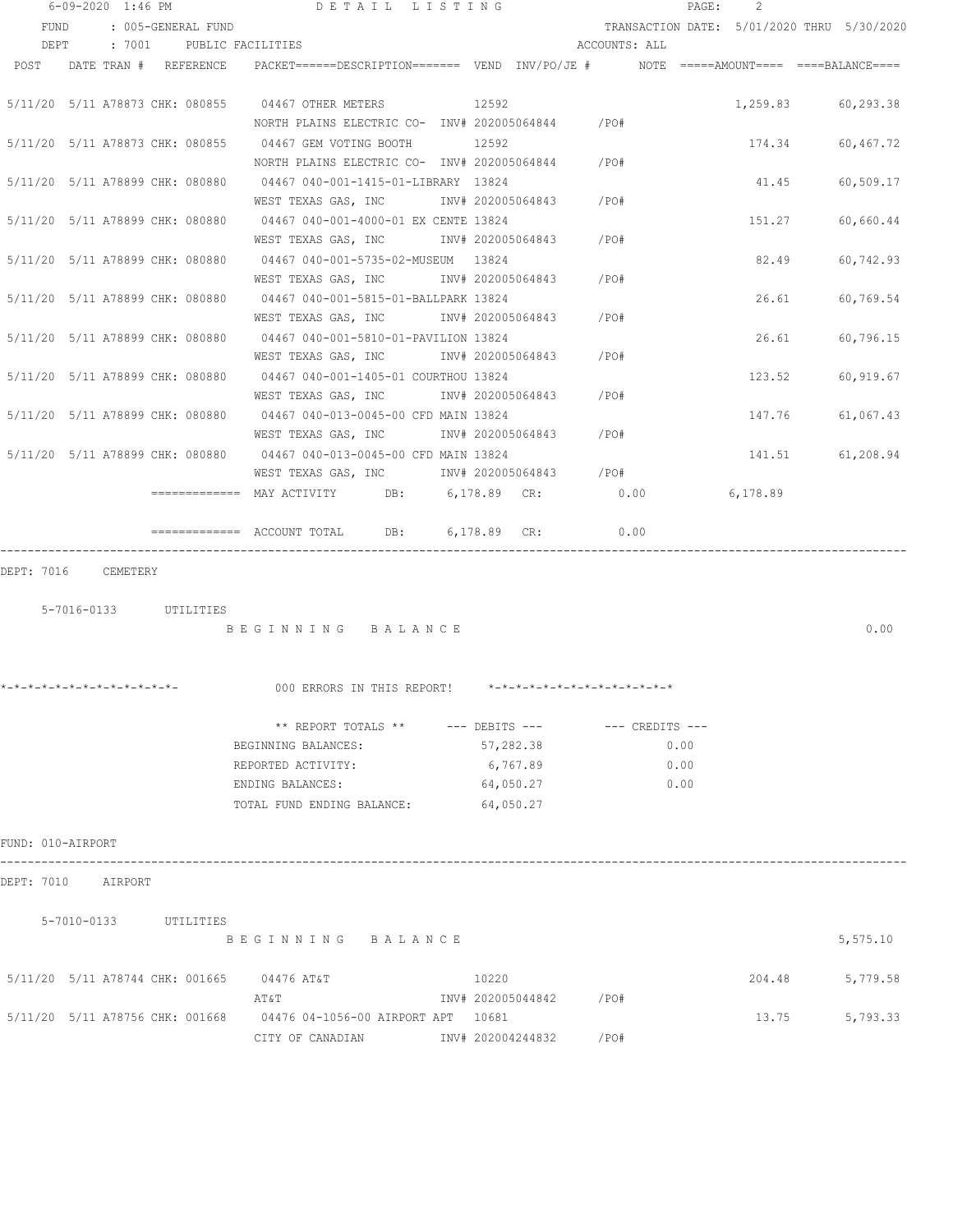| 6-09-2020 1:46 PM                                           |  |                    |  |                             |                                                                                                                              | DETAIL LISTING |            |                        | PAGE:<br>3 |                                                         |              |                                            |  |           |
|-------------------------------------------------------------|--|--------------------|--|-----------------------------|------------------------------------------------------------------------------------------------------------------------------|----------------|------------|------------------------|------------|---------------------------------------------------------|--------------|--------------------------------------------|--|-----------|
|                                                             |  | FUND : 010-AIRPORT |  | DEPT : 7010 AIRPORT         |                                                                                                                              |                |            |                        |            | ACCOUNTS: ALL                                           |              | TRANSACTION DATE: 5/01/2020 THRU 5/30/2020 |  |           |
|                                                             |  |                    |  | POST DATE TRAN # REFERENCE  | PACKET======DESCRIPTION======= VEND INV/PO/JE #    NOTE =====AMOUNT==== ====BALANCE====                                      |                |            |                        |            |                                                         |              |                                            |  |           |
|                                                             |  |                    |  |                             | 5/11/20 5/11 A78756 CHK: 001668 04476 04-1058-00 PILOTS LOUNGE 10681<br>CITY OF CANADIAN METALLY AND TIME 202004244832 / PO# |                |            |                        |            |                                                         |              | 13.75                                      |  | 5,807.08  |
|                                                             |  |                    |  |                             | 5/11/20 5/11 A78759 CHK: 001672 04476 NORTH PLAINS ELECTRIC CO 12592<br>NORTH PLAINS ELECTRIC CO- INV# 202005064845 / PO#    |                |            |                        |            |                                                         |              | 402.63                                     |  | 6, 209.71 |
|                                                             |  |                    |  |                             | 5/26/20 5/26 A79103 CHK: 001675 04507 PTCI<br>PTCI 701 / 702005264862 7PO#                                                   |                | 14900      |                        |            |                                                         |              | 55.22                                      |  | 6,264.93  |
|                                                             |  |                    |  |                             |                                                                                                                              |                |            |                        |            |                                                         |              | 689.83                                     |  |           |
|                                                             |  |                    |  |                             | ============ ACCOUNT TOTAL DB: 689.83 CR: 0.00                                                                               |                |            |                        |            |                                                         |              |                                            |  |           |
|                                                             |  |                    |  |                             | 000 ERRORS IN THIS REPORT! *-*-*-*-*-*-*-*-*-*-*-*-*-*-                                                                      |                |            |                        |            |                                                         |              |                                            |  |           |
|                                                             |  |                    |  |                             | ** REPORT TOTALS ** --- DEBITS --- -- -- CREDITS ---                                                                         |                |            |                        |            |                                                         |              |                                            |  |           |
|                                                             |  |                    |  |                             | BEGINNING BALANCES:                                                                                                          |                |            | 5,575.10               |            |                                                         | 0.00         |                                            |  |           |
|                                                             |  |                    |  |                             | REPORTED ACTIVITY:<br>ENDING BALANCES:                                                                                       |                |            | 689.83                 |            |                                                         | 0.00<br>0.00 |                                            |  |           |
|                                                             |  |                    |  |                             | TOTAL FUND ENDING BALANCE: 6,264.93                                                                                          |                | 6,264.93   |                        |            |                                                         |              |                                            |  |           |
| FUND: 011-ROAD & BRIDGE PCT 1<br>DEPT: 4011 ROAD & BRIDGE 1 |  |                    |  | 5-4011-0133 UTILITIES/PCT 1 |                                                                                                                              |                |            |                        |            |                                                         |              |                                            |  |           |
|                                                             |  |                    |  |                             | BEGINNING BALANCE                                                                                                            |                |            |                        |            |                                                         |              |                                            |  | 2,026.18  |
|                                                             |  |                    |  |                             | 5/11/20 5/11 A78854 CHK: 080830 04467 PCT 1<br>CITY OF CANADIAN                                                              |                | 10681      | INV# 202004244831 /PO# |            |                                                         |              | 27.50                                      |  | 2,053.68  |
|                                                             |  |                    |  |                             | 5/11/20 5/11 A78873 CHK: 080855 04467 PCT 1<br>NORTH PLAINS ELECTRIC CO- INV# 202005064844 / PO#                             |                | 12592      |                        |            |                                                         |              | 127.31                                     |  | 2,180.99  |
|                                                             |  |                    |  |                             | 5/11/20 5/11 A78899 CHK: 080880 04467 040-001-3995-01-PCT 1 BA 13824<br>WEST TEXAS GAS, INC MONTH 202005064843 / PO#         |                |            |                        |            |                                                         |              | 83.66                                      |  | 2,264.65  |
|                                                             |  |                    |  |                             |                                                                                                                              | DB:            | 238.47 CR: |                        |            | 0.00                                                    |              | 238.47                                     |  |           |
|                                                             |  |                    |  |                             |                                                                                                                              | DB:            |            | 238.47 CR:             |            | 0.00                                                    |              |                                            |  |           |
| *-*-*-*-*-*-*-*-*-*-*-*-*-*-                                |  |                    |  |                             | 000 ERRORS IN THIS REPORT!                                                                                                   |                |            |                        |            | $* - * - * - * - * - * - * - * - * - * - * - * - * - *$ |              |                                            |  |           |
|                                                             |  |                    |  |                             | ** REPORT TOTALS **                                                                                                          |                |            | --- DEBITS ---         |            | --- CREDITS ---                                         |              |                                            |  |           |
|                                                             |  |                    |  |                             | BEGINNING BALANCES:                                                                                                          |                |            | 2,026.18               |            |                                                         | 0.00         |                                            |  |           |
|                                                             |  |                    |  |                             | REPORTED ACTIVITY:                                                                                                           |                |            | 238.47                 |            |                                                         | 0.00         |                                            |  |           |
|                                                             |  |                    |  |                             | ENDING BALANCES:<br>TOTAL FUND ENDING BALANCE:                                                                               |                | 2,264.65   | 2,264.65               |            |                                                         | 0.00         |                                            |  |           |
|                                                             |  |                    |  |                             |                                                                                                                              |                |            |                        |            |                                                         |              |                                            |  |           |

------------------------------------------------------------------------------------------------------------------------------------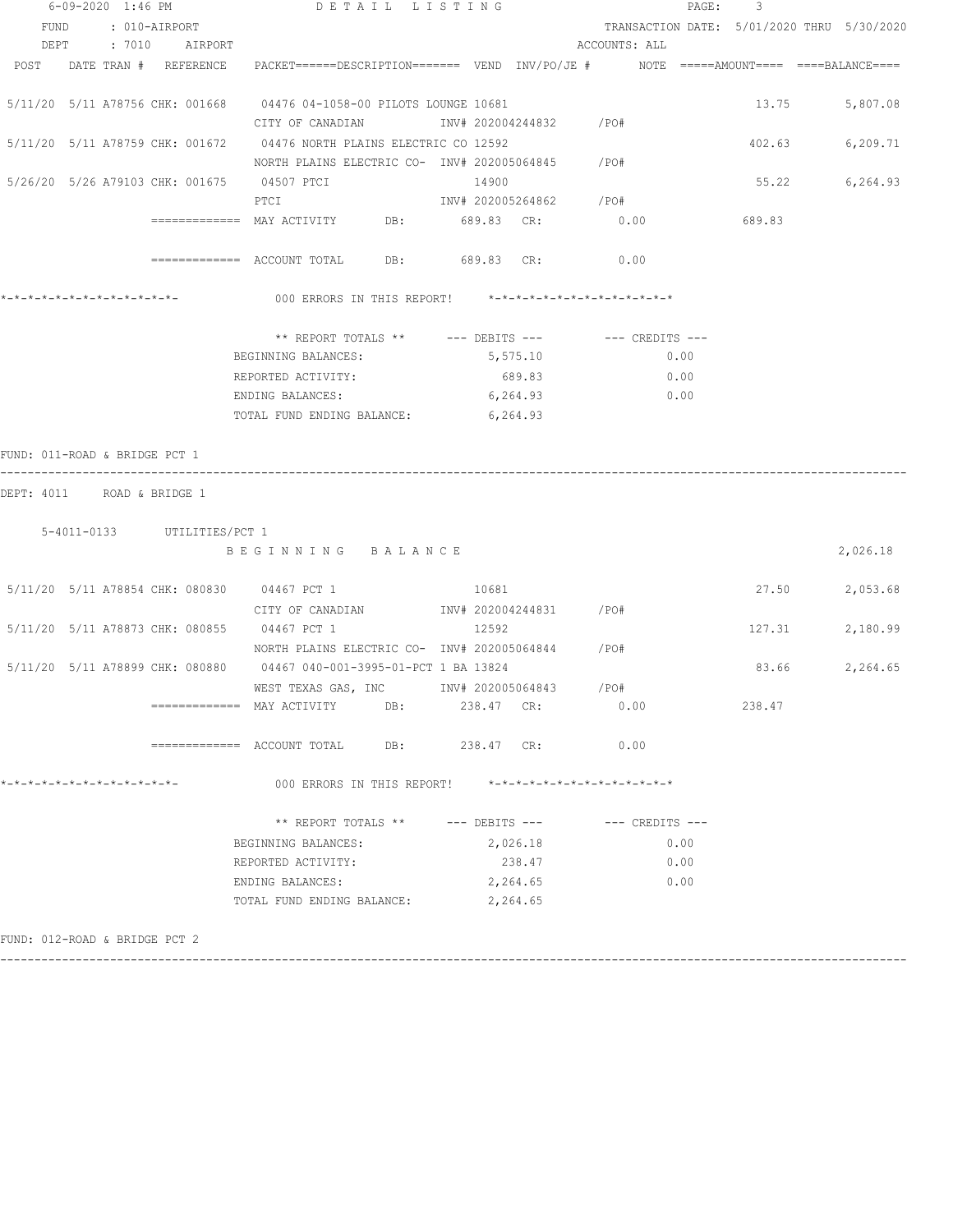| 6-09-2020 1:46 PM                                                                                               | DETAIL LISTING                                    |                                                                    |                                            | PAGE: 4 |                 |
|-----------------------------------------------------------------------------------------------------------------|---------------------------------------------------|--------------------------------------------------------------------|--------------------------------------------|---------|-----------------|
| FUND : 012-ROAD & BRIDGE PCT 2                                                                                  |                                                   |                                                                    | TRANSACTION DATE: 5/01/2020 THRU 5/30/2020 |         |                 |
| DEPT : 4012 ROAD & BRIDGE 2                                                                                     |                                                   |                                                                    | ACCOUNTS: ALL                              |         |                 |
| POST DATE TRAN # REFERENCE PACKET======DESCRIPTION======= VEND INV/PO/JE # NOTE =====AMOUNT==== ====BALANCE==== |                                                   |                                                                    |                                            |         |                 |
| DEPT: 4012 ROAD & BRIDGE 2                                                                                      |                                                   |                                                                    |                                            |         |                 |
|                                                                                                                 |                                                   |                                                                    |                                            |         |                 |
| 5-4012-0133 UTILITIES/PCT 2                                                                                     |                                                   |                                                                    |                                            |         |                 |
|                                                                                                                 | BEGINNING BALANCE                                 |                                                                    |                                            |         | 3,194.76        |
| 5/11/20 5/11 A78873 CHK: 080855 04467 PCT 2 12592                                                               |                                                   |                                                                    |                                            |         | 85.11 3,279.87  |
|                                                                                                                 | NORTH PLAINS ELECTRIC CO- INV# 202005064844 / PO# |                                                                    |                                            |         |                 |
|                                                                                                                 | =============== MAY ACTIVITY DB: 85.11 CR: 0.00   |                                                                    |                                            | 85.11   |                 |
|                                                                                                                 | ============ ACCOUNT TOTAL DB: 85.11 CR: 0.00     |                                                                    |                                            |         |                 |
|                                                                                                                 |                                                   |                                                                    |                                            |         |                 |
|                                                                                                                 |                                                   |                                                                    |                                            |         |                 |
|                                                                                                                 | BEGINNING BALANCES:                               | ** REPORT TOTALS ** $---$ DEBITS --- $---$ CREDITS ---<br>3,194.76 | 0.00                                       |         |                 |
|                                                                                                                 | REPORTED ACTIVITY:                                | 85.11                                                              | 0.00                                       |         |                 |
|                                                                                                                 | ENDING BALANCES:                                  | 3, 279.87                                                          | 0.00                                       |         |                 |
|                                                                                                                 | TOTAL FUND ENDING BALANCE: 3,279.87               |                                                                    |                                            |         |                 |
|                                                                                                                 |                                                   |                                                                    |                                            |         |                 |
| FUND: 013-ROAD & BRIDGE PCT 3                                                                                   |                                                   |                                                                    |                                            |         |                 |
| DEPT: 4013 ROAD & BRIDGE 3                                                                                      |                                                   |                                                                    |                                            |         |                 |
| 5-4013-0133 UTILITIES/PCT 3                                                                                     |                                                   |                                                                    |                                            |         |                 |
|                                                                                                                 | BEGINNING BALANCE                                 |                                                                    |                                            |         | 2,117.21        |
|                                                                                                                 |                                                   |                                                                    |                                            |         |                 |
| 5/11/20 5/11 A78873 CHK: 080855 04467 PCT 3 3 12592                                                             |                                                   |                                                                    |                                            |         | 124.43 2,241.64 |
|                                                                                                                 | NORTH PLAINS ELECTRIC CO- INV# 202005064844 / PO# |                                                                    |                                            |         |                 |
|                                                                                                                 | ============= MAY ACTIVITY DB: 124.43 CR: 0.00    |                                                                    |                                            | 124.43  |                 |
|                                                                                                                 | ============ ACCOUNT TOTAL DB: 124.43 CR: 0.00    |                                                                    |                                            |         |                 |
| *-*-*-*-*-*-*-*-*-*-*-*-*-*-                                                                                    |                                                   | 000 ERRORS IN THIS REPORT! *-*-*-*-*-*-*-*-*-*-*-*-*-*-            |                                            |         |                 |
|                                                                                                                 |                                                   | ** REPORT TOTALS ** --- DEBITS --- -- -- CREDITS ---               |                                            |         |                 |
|                                                                                                                 | BEGINNING BALANCES:                               | 2,117.21                                                           | 0.00                                       |         |                 |
|                                                                                                                 | REPORTED ACTIVITY:                                | 124.43                                                             | 0.00                                       |         |                 |
|                                                                                                                 | ENDING BALANCES:                                  | 2,241.64                                                           | 0.00                                       |         |                 |
|                                                                                                                 | TOTAL FUND ENDING BALANCE:                        | 2,241.64                                                           |                                            |         |                 |
| FUND: 014-ROAD & BRIDGE PCT 4                                                                                   |                                                   |                                                                    |                                            |         |                 |
|                                                                                                                 |                                                   |                                                                    |                                            |         |                 |
| DEPT: 4014 ROAD & BRIDGE 4                                                                                      |                                                   |                                                                    |                                            |         |                 |

5-4014-0133 UTILITIES/PCT 4